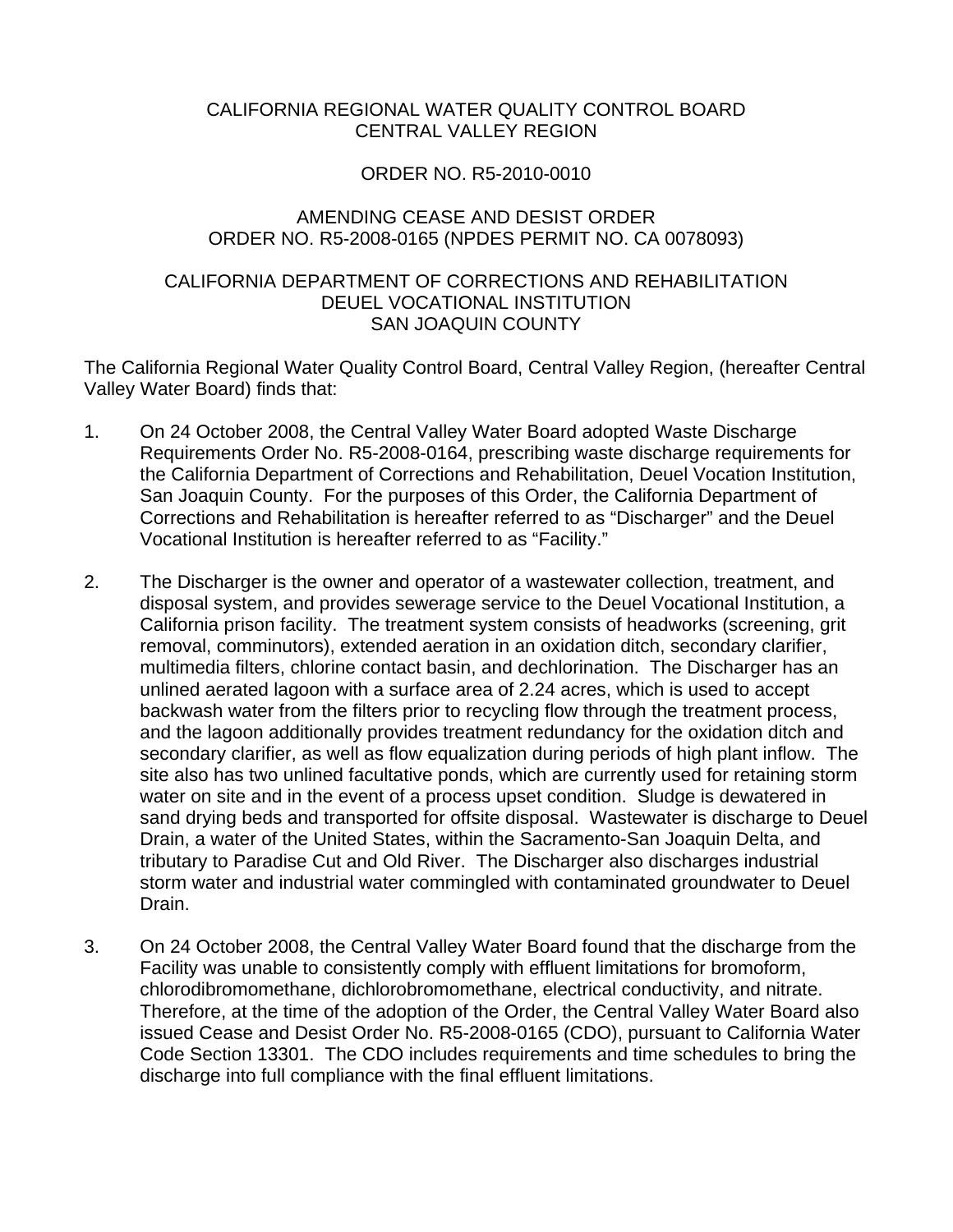ORDER NO. R5-2010-0010 2 AMENDING CEASE AND DESIST ORDER NO. R5-2008-0165 CALIFORNIA DEPARTMENT OF CORRECTIONS AND REHABILITATION DEUEL VOCATIONAL INSTITUTION SAN JOAQUIN COUNTY

- 4. On 30 June 2009, the Discharger submitted the biannual progress report as required by the CDO. The progress report addressed the status of projects that are required to comply with the CDO. The report identified that construction of the new treatment facility had been delayed.
- 5. The treatment facility construction completion date for CDO compliance is 1 October 2009 and final compliance with the effluent limitations for bromoform, chlorodibromomethane, dichlorobromomethane, electrical conductivity, and nitrate is 31 December 2009.
- 6. The funding source for the new treatment facility is based on loans approved by the State of California Pooled Money Investment Board. On 17 December 2008, the Pooled Money Investment Board suspended payments on those loans because of the state budget crisis. Work on the project was halted on 19 December 2008, pursuant to Budget Letter 08-33 issued by the Department of Finance. Although the Discharger requested an exemption to allow continued construction of the project, the project's financing was not restored until April 2009. Construction work resumed on the plant after financing was restored. The suspension of funding has delayed the construction of the new treatment facility. The Discharger has subsequently informed the Central Valley Water Board that there have been additional problems with the electrical subcontractor that will delay the project even more. The electrical subcontractor failed to order critical equipment that needs a long lead time for manufacturing. The Discharger's revised construction schedule is for completion of construction by 1 October 2010 and full compliance with the effluent limitations for bromoform, chlorodibromomethane, dichlorobromomethane, electrical conductivity, and nitrate to 31 December 2010.
- 7. The compliance schedule originally established in the CDO was based on the Discharger's construction schedule at the time the CDO was adopted. However, due to circumstances outside the control of the Discharger, the project has been delayed. Therefore, this Order amends CDO No. R5-2008-1065 by extending the compliance dates for construction completion of the treatment facility to 31 October 2010 and final compliance with the effluent limitations for bromoform, chlorodibromomethane, dichlorobromomethane, electrical conductivity, and nitrate to 31 December 2010.
- 8. The action to adopt or amend a CDO is exempt from the provisions of the California Environmental Quality Act (Public Resources Code section 21000, et seq.), in accordance with CWC section 13389 and 15061(b)(3) of the California Code of Regulations. The ongoing discharges are part of the CEQA baseline and any construction to address the discharge is the result of Waste Discharge Requirements Order No. R5-2008-0164 and not this Order.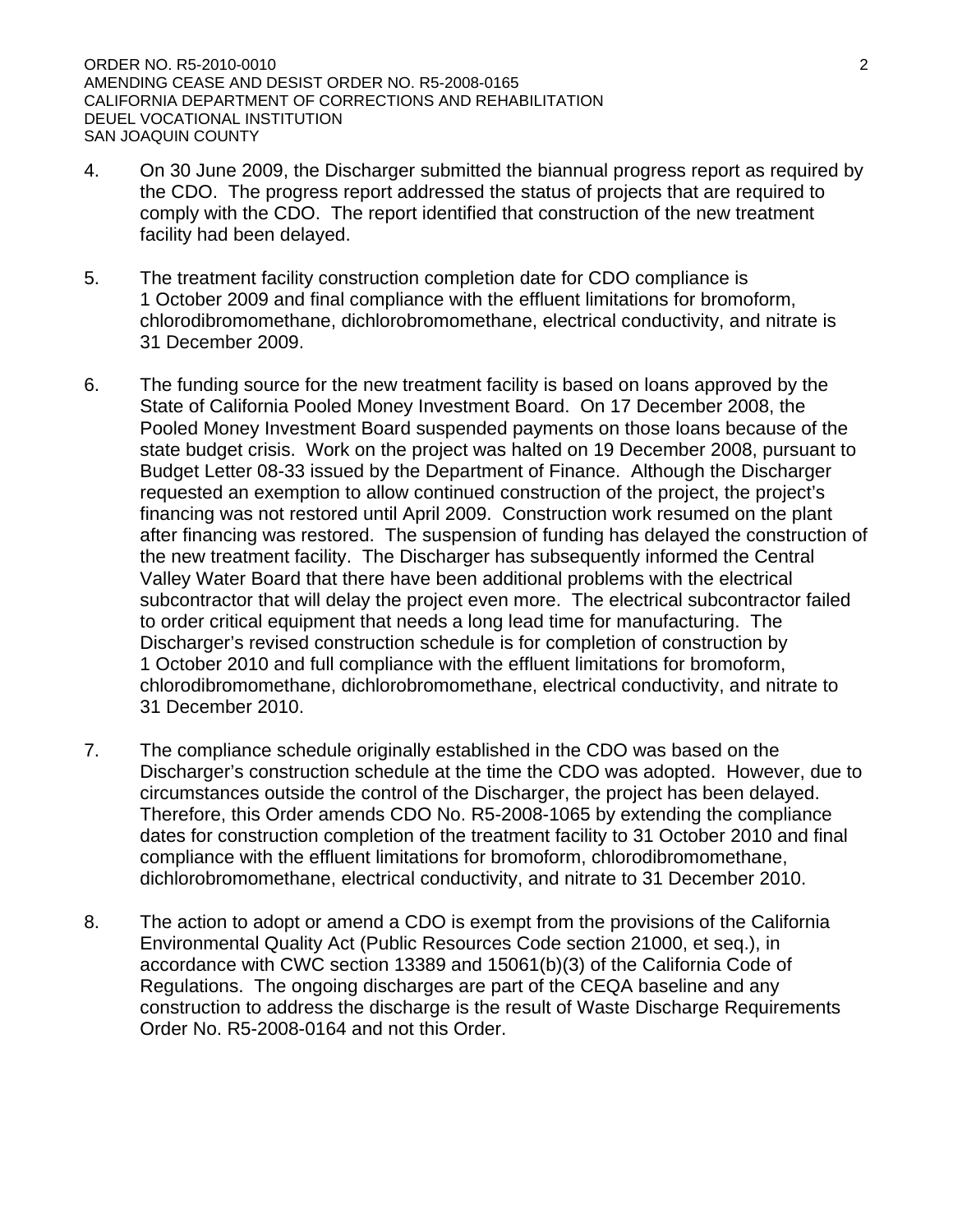ORDER NO. R5-2010-0010 3 AMENDING CEASE AND DESIST ORDER NO. R5-2008-0165 CALIFORNIA DEPARTMENT OF CORRECTIONS AND REHABILITATION DEUEL VOCATIONAL INSTITUTION SAN JOAQUIN COUNTY

- 9. The Central Valley Water Board has notified the Discharger and interested agencies and persons of its intent to amend the Time Schedule Order for this discharge and has provided them with an opportunity to submit their written views and recommendations.
- 10. Any person aggrieved by this action of the Central Valley Water Board may petition the State Water Board to review the action in accordance with CWC section 13320 and California Code of Regulations, title 23, sections 2050 and following. The State Water Board must receive the petition by 5:00 p.m., 30 days after the date that this Order becomes final, except that if the thirtieth day following the date that this Order becomes final falls on a Saturday, Sunday, or state holiday (including mandatory furlough days), the petition must be received by the State Water Board by 5:00 p.m. on the next business day. Copies of the law and regulations applicable to filing petitions may be found on the Internet at:

http://www.waterboards.ca.gov/public\_notices/petitions/water\_quality or will be provided upon request.

# **IT IS HEREBY ORDERED THAT:**

Cease and Desist Order No. R5-2008-0165 (NPDES No. CA0078093) is amended as shown in underline/strikeout format in Attachment 1 to this Order.

I, PAMELA C. CREEDON, Executive Officer, do hereby certify the foregoing is a full, true, and correct copy of an Order adopted by the California Regional Water Quality Control Board, Central Valley Region, on **29 January 2010**.

*Original Signed by Kenneth Landau for* 

PAMELA C, CREEDON, Executive Officer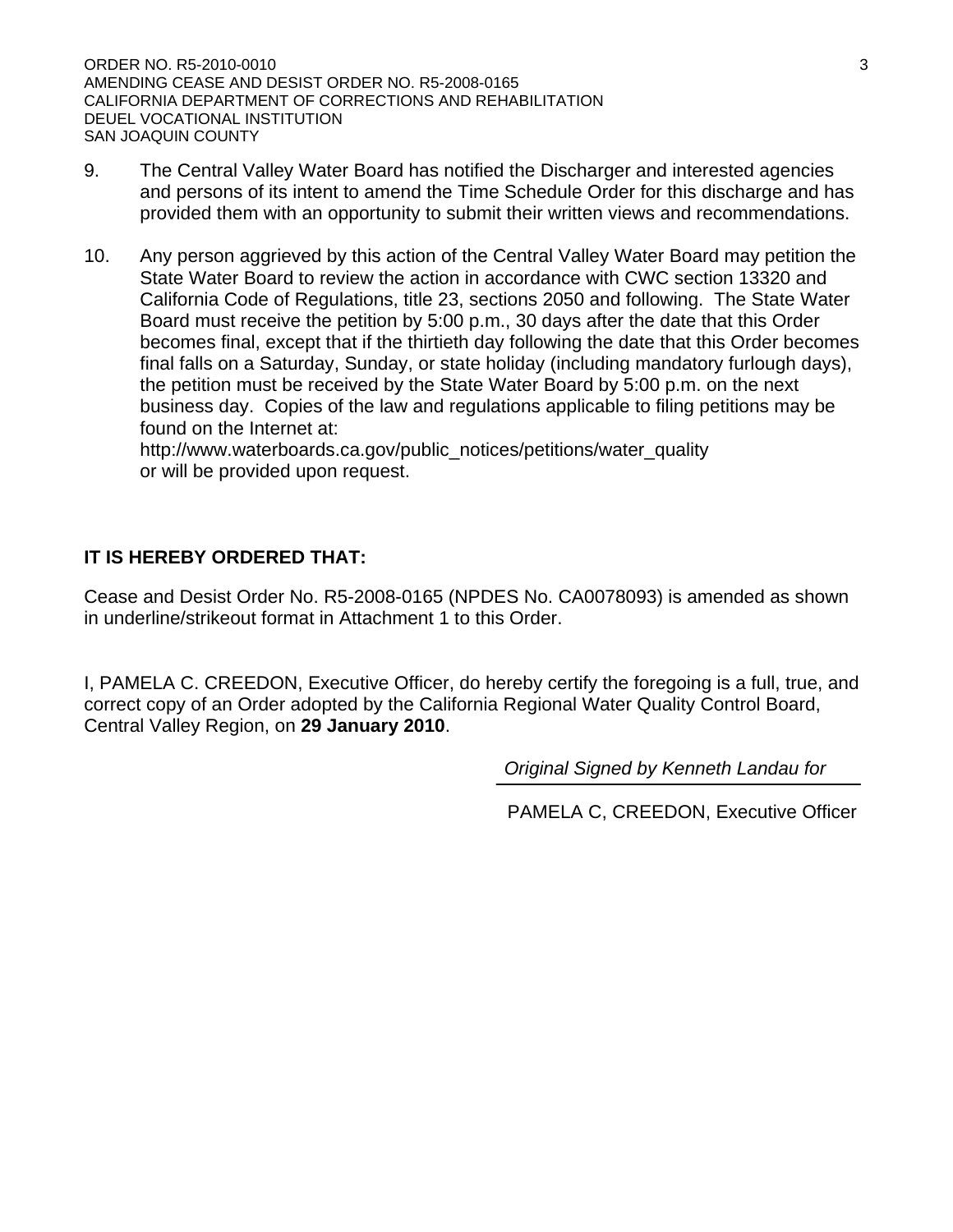## CALIFORNIA REGIONAL WATER QUALITY CONTROL BOARD CENTRAL VALLEY REGION

#### CEASE AND DESIST ORDER NO. R5-2008-0165-01 as amended by Order No. R5-2010-0010

## REQUIRING CALIFORNIA DEPARTMENT OF CORRECTIONS AND REHABILITATION DEUEL VOCATIONAL INSTITUTION SAN JOAQUIN COUNTY TO CEASE AND DESIST FROM DISCHARGING CONTRARY TO REQUIREMENTS

The California Regional Water Quality Control Board, Central Valley Region, (hereafter Regional Water Board), finds that:

- 1. On 25 April 2003, the Regional Water Board adopted Waste Discharge Requirements (WDRs) Order No. R5-2003-0065 (NPDES No. CA0078093) prescribing waste discharge requirements for the California Department of Corrections and Rehabilitation (hereafter Discharger), Deuel Vocational Institution (hereafter Facility), San Joaquin County.
- 2. Order No. R5-2003-0065 contained requirements that read, in part, as follows:

# "*B. Effluent Limitations (Outfall 001):*

| <b>Constituents</b>                            | <b>Units</b>               | <b>Monthly</b><br>Average | <b>Weekly</b><br>Average | <b>Daily</b><br>Average | <b>Daily</b><br><b>Maximum</b> |
|------------------------------------------------|----------------------------|---------------------------|--------------------------|-------------------------|--------------------------------|
| <b>Electrical Conductivity</b>                 | $\mu$ mhos/cm              | 700                       |                          |                         | 1,600                          |
| Nitrate                                        | $mg$ N/I<br>Ib $N/day^3$   | 10<br>52                  |                          |                         | 15<br>77                       |
| Bromodichloromethane <sup>5</sup>              | $\mu$ g/l                  | 0.56                      |                          |                         | 1.06                           |
|                                                | $lb$ /day $3$              | 0.003                     |                          |                         | 0.006                          |
| Bromoform <sup>5</sup>                         | $\mu$ g/l<br>$lb$ /day $3$ | 4.3<br>0.022              |                          |                         | 8.39<br>0.043                  |
| Dibromochloromethane <sup>5</sup>              | µg/l                       | 0.41                      |                          |                         | 0.67                           |
| 3<br>Based upon a dry weather flow of 0.62 mgd | $I\dot{b}/\text{day}^3$    | 0.002                     |                          |                         | 0.003                          |

 *1. Effluent shall not exceed the following limits:* 

*5 Effective 1 March 2008* 

# *H. Provisions:*

*1. The treatment facilities shall be designed, constructed, operated, and maintained to prevent inundation or washout due to floods with a 100-year return frequency."*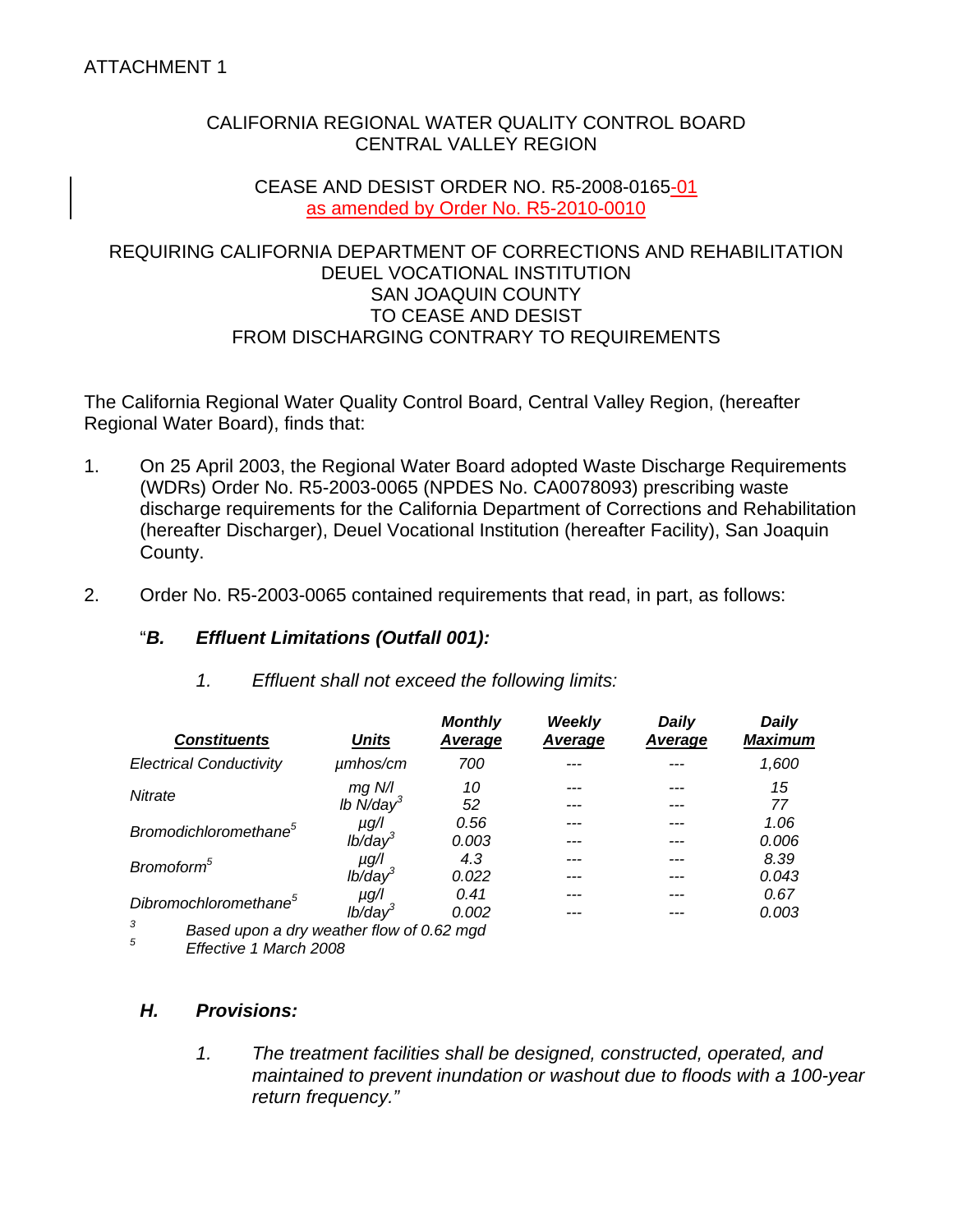- 3. On 25 April 2003, due to the inability of the Discharger to comply immediately with effluent limitations contained at sections B.1, B.8, and C.1 of Order No. R5-2003-0065, the Regional Water Board adopted Cease and Desist Order (CDO) No. R5-2003-0066, which provided time schedules for compliance with the effluent limitations.
- 4. On 21 October 2005, because the Discharger had committed to the design and construction of a new water treatment plant and a new state-of-the-art wastewater treatment plant to comply with the effluent limitations contained in Order No. R5-2003- 0065, the construction of which would not be complete until 1 March 2009, the Regional Water Board rescinded CDO No. R5-2003-0066 and adopted CDO No. R5-2005-0152.

CDO No. R5-2005-0152 requires, in part, that the Discharger comply with the effluent limitations contained in section B.1 of Order No. R5-2003-0065 for electrical conductivity, nitrate, bromoform, chlorodibromomethane, and dichlorobromomethane; and the provision contained in section H.1 by 1 March 2009.

5. On **24 October 2008**, the Regional Water Board adopted Order No. R5-2008-0164 rescinding Order No. R5-2003-0065 and prescribing revised waste discharge requirements for the Facility. Order No. R5-2008-0164 contains requirements that read, in part, as follows:

# *"IV. EFFLUENT LIMITATIONS AND DISCHARGE SPECIFICATIONS*

# *A. Effluent Limitations – Discharge Point No. 001*

*1. Final Effluent Limitations – Discharge Point No. 001* 

*The Discharger shall maintain compliance with the following effluent limitations at Discharge Point No. 001, with compliance measured at Monitoring Location EFF-001 as described in the attached MRP (Attachment E):* 

*a. The Discharger shall maintain compliance with the effluent limitations specified in the following table:* 

|                                    |              | <b>Effluent Limitations</b> |                   |                                |                                        |                                               |
|------------------------------------|--------------|-----------------------------|-------------------|--------------------------------|----------------------------------------|-----------------------------------------------|
| <b>Parameter</b>                   | <b>Units</b> | Average<br><b>Monthly</b>   | Average<br>Weekly | <b>Maximum</b><br><b>Daily</b> | <i><b>Instantaneous</b></i><br>Minimum | <i><b>Instantaneous</b></i><br><b>Maximum</b> |
| <b>Priority Pollutants</b>         |              |                             |                   |                                |                                        |                                               |
| <b>Bromoform</b>                   | $\mu$ g/L    | 4.3                         | $- -$             | 5.8                            | $- -$                                  | --                                            |
| Chlorodibromomethane               | $\mu g/L$    | 0.41                        | --                | 0.58                           | $- -$                                  | $-$                                           |
| Dichlorobromomethane               | µg/L         | 0.56                        | --                | 0.82                           | $- -$                                  | $- -$                                         |
| <b>Non-Conventional Pollutants</b> |              |                             |                   |                                |                                        |                                               |

## *Table 6. Effluent Limitations*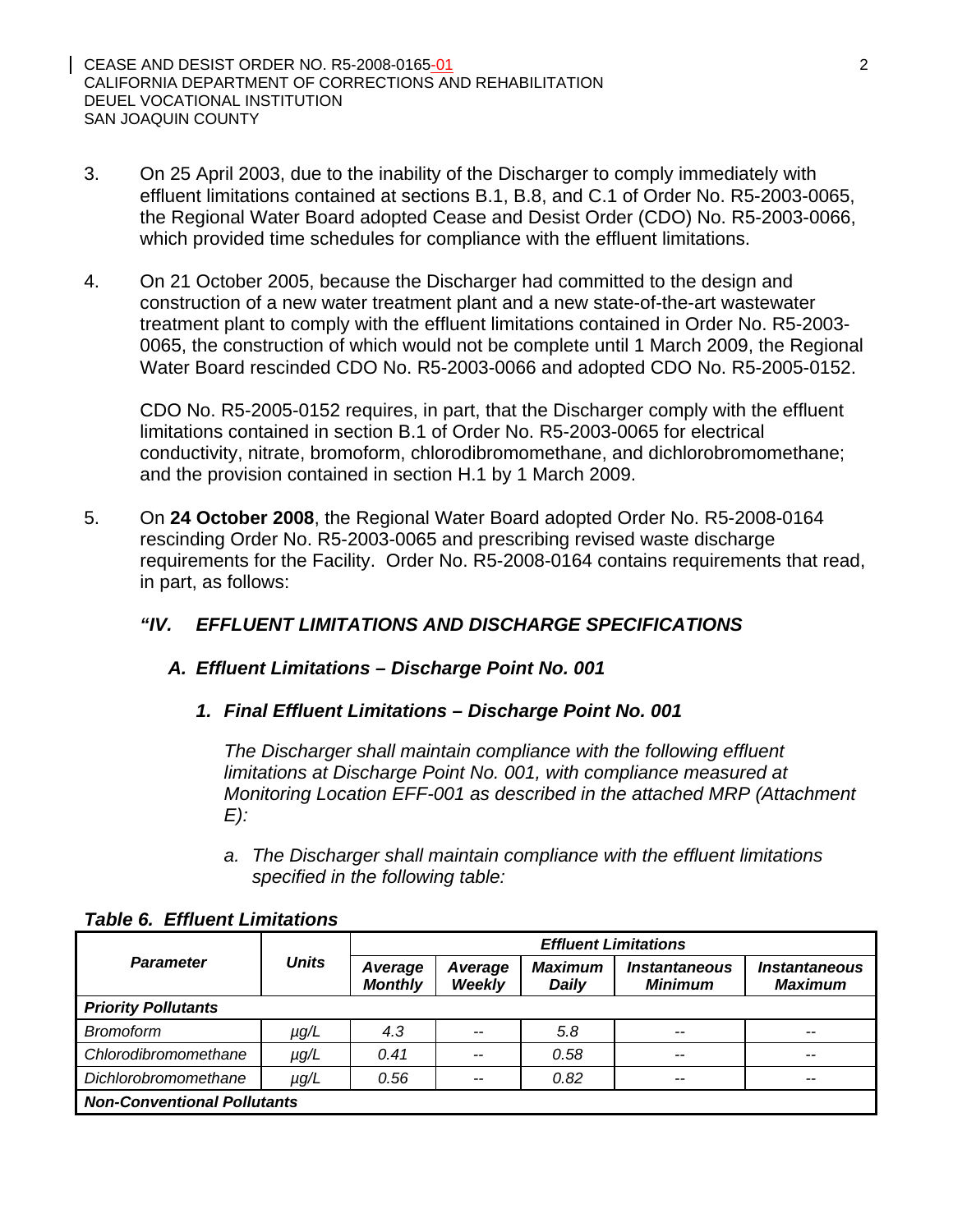#### CEASE AND DESIST ORDER NO. R5-2008-0165-01 3 CALIFORNIA DEPARTMENT OF CORRECTIONS AND REHABILITATION DEUEL VOCATIONAL INSTITUTION SAN JOAQUIN COUNTY

| <b>Electrical Conductivity</b><br>@ 25°C | umhos/cm | 700 <sup>-</sup><br>$.000^3$ | $- -$ | $- -$                    | $-$   | $-$                      |
|------------------------------------------|----------|------------------------------|-------|--------------------------|-------|--------------------------|
| Nitrate Nitrogen, Total<br>(as N)        | mg/L     |                              | $- -$ | $\overline{\phantom{m}}$ | $- -$ | $\overline{\phantom{a}}$ |

*1 Based on a design flow of 0.62 MGD.* 

*2 Applies from 1 April through 31 August.* 

*3 Applies from 1 September through 31 March.* 

## *VI. PROVISIONS*

#### *C. Special Provisions*

#### *4. Construction, Operation and Maintenance Specifications*

*a. The treatment facilities shall be designed, constructed, operated, and maintained to prevent inundation or washout due to floods with a 100-year return frequency."* 

The effluent limitations for bromoform, chlorodibromomethane, and dichlorobromomethane contained in Order No R5-2008-0164 have been revised as calculated according to the *Policy for Implementation of Toxics Standards for Inland Surface Waters, Enclosed Bays, and Estuaries of California* (State Implementation Policy or SIP). The effluent limitations for electrical conductivity have been modified to be consistent with the applicable requirements contained in the Bay-Delta Plan. The average monthly effluent limitation for nitrate and the provision for the construction, operation, and maintenance of the Facility have been retained in Order No. R5-2008- 0164 from Order No. R5-2003-0065.

- 6. The construction of the new water treatment plant is was originally scheduled to be completed by 1 October 2009 and the new wastewater treatment plant is was originally scheduled to be operational by 31 December 2009. However, due to funding issues associated with the state budget crisis in California and contractor issues, the project was delayed.
- 7. The funding source for the new treatment facility is based on loans approved by the State of California Pooled Money Investment Board. On 17 December 2008, the Pooled Money Investment Board suspended payments on those loans because of the state budget crisis. Work on the project was halted on 19 December 2008, pursuant to Budget Letter 08-33 issued by the Department of Finance. Although the Discharger requested an exemption to allow continued construction of the project, the project's financing was not restored until April 2009. Construction work resumed on the plant after financing was restored. The suspension of funding has delayed the construction of the new treatment facility. In addition, there have been additional problems with the electrical subcontractor that will delay the project even more. The electrical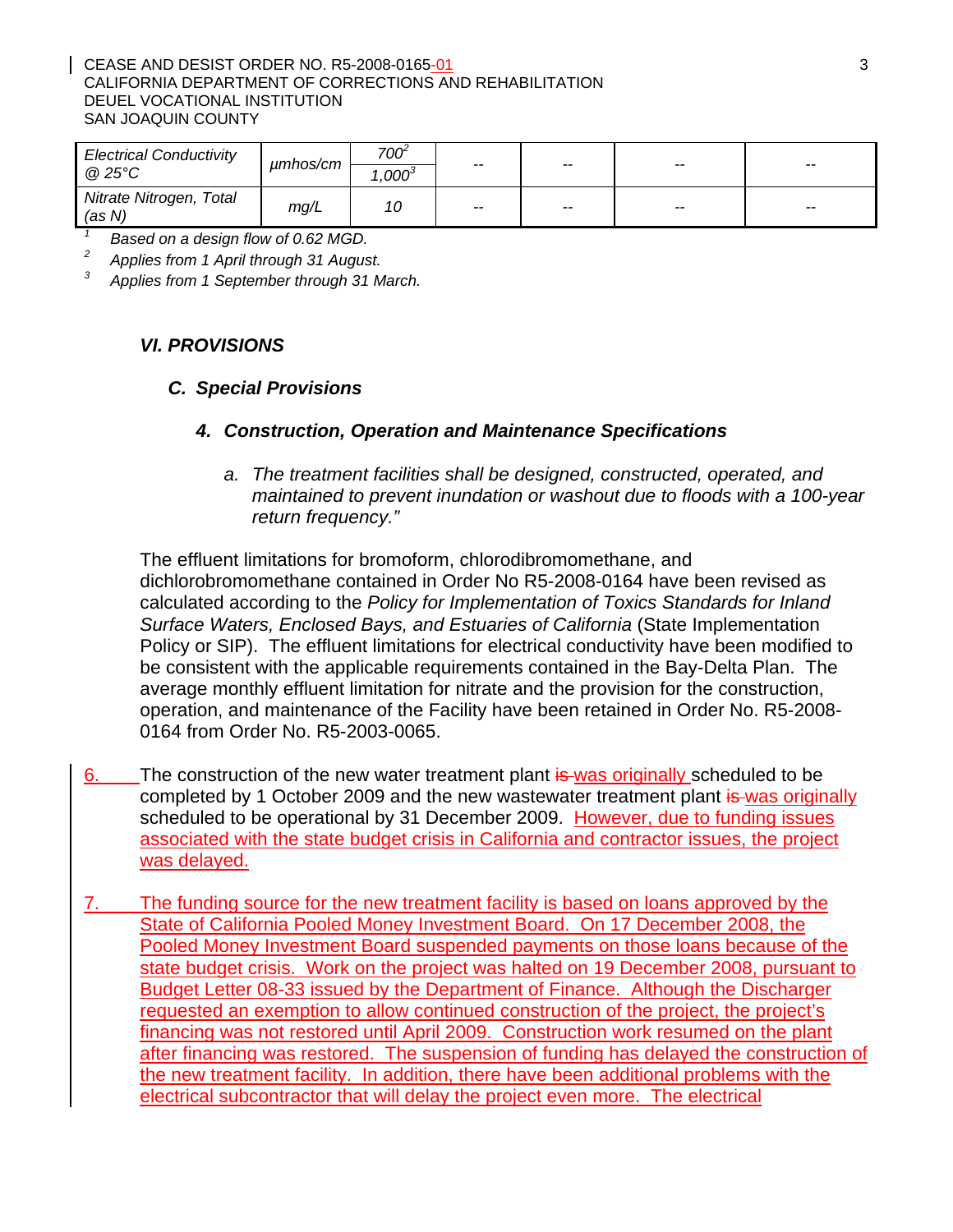CEASE AND DESIST ORDER NO. R5-2008-0165-01 4 CALIFORNIA DEPARTMENT OF CORRECTIONS AND REHABILITATION DEUEL VOCATIONAL INSTITUTION SAN JOAQUIN COUNTY

subcontractor failed to order critical equipment that needs a long lead time for manufacturing. The Discharger's revised construction schedule is for completion of construction by 1 October 2010 and full compliance with the effluent limitations for bromoform, chlorodibromomethane, dichlorobromomethane, electrical conductivity, and nitrate to 31 December 2010.

8. The compliance schedule originally established in CDO No. R5-2008-1065 was based on the Discharger's construction schedule at the time the Order was adopted. However, due to circumstances outside the control of the Discharger, the project has been delayed. Therefore, Order No. R5-2010-0010 amended CDO No. R5-2008-1065 by extending the compliance dates for construction completion of the treatment facility to 31 October 2010 and final compliance with the effluent limitations for bromoform, chlorodibromomethane, dichlorobromomethane, electrical conductivity, and nitrate to 31 December 2010.

9. **MANDATORY MINIMUM PENALTIES.** In accordance with California Water Code (CWC) section 13385(j)(3), the Regional Water Board finds that until the new treatment systems are operational, the Discharger is not able to consistently comply with the effluent limitations for bromoform, chlorodibromomethane, dichlorobromomethane, electrical conductivity, and nitrate, as well as the provision for the construction, operation, and maintenance of the Facility.

7. CWC section 13385(h) and (i) require the Regional Water Board to impose mandatory minimum penalties (MMPs) upon dischargers that violate certain effluent limitations. CWC section 13385(i) exempts certain violations from the mandatory minimum penaltiesMMPs. CWC section 13385(j)(3) exempts the discharge from mandatory minimum penaltiesMMPs "*where the waste discharge is in compliance with either a cease and desist order issued pursuant to Section 13301 or a time schedule order issued pursuant to Section 13300, if all the [specified] requirements are met. … For the purposes of this subdivision, the time schedule may not exceed five years in length…*" The time schedules for achieving compliance with effluent limitations for electrical conductivity and nitrate contained in WDR Order No. R5-2003-0065 were adopted by the Regional Water Board on 25 April 2003, contained effluent limitations for nitrate and electrical conductivity which took effect with an effective date of on 14 June 2003. CDO R5-2003-0066 contained a time schedule which gave the Discharger until 1 March 2008 to comply with the final limits for nitrate and electrical conductivity. CDO R5-2005-0152 extended this compliance deadline to 1 March 2009, but could not extend protection from MMPs beyond 5 years. For this reason, for nitrate and electrical conductivity, protection from MMPs ended on 14 June 2008.

WDR Order R5-2003-0065 also contained final effluent limits, in the form of monthly average and daily maximum limits, for bromoform, chlorodibromomethane, and dichlorobromomethane. These final effluent limits were to take effect on 1 March 2008. CDO R5-2003-0066 did not address these constituents. However, CDO R5-2005-0152 extended the compliance deadline for these requirements until 1 March 2009.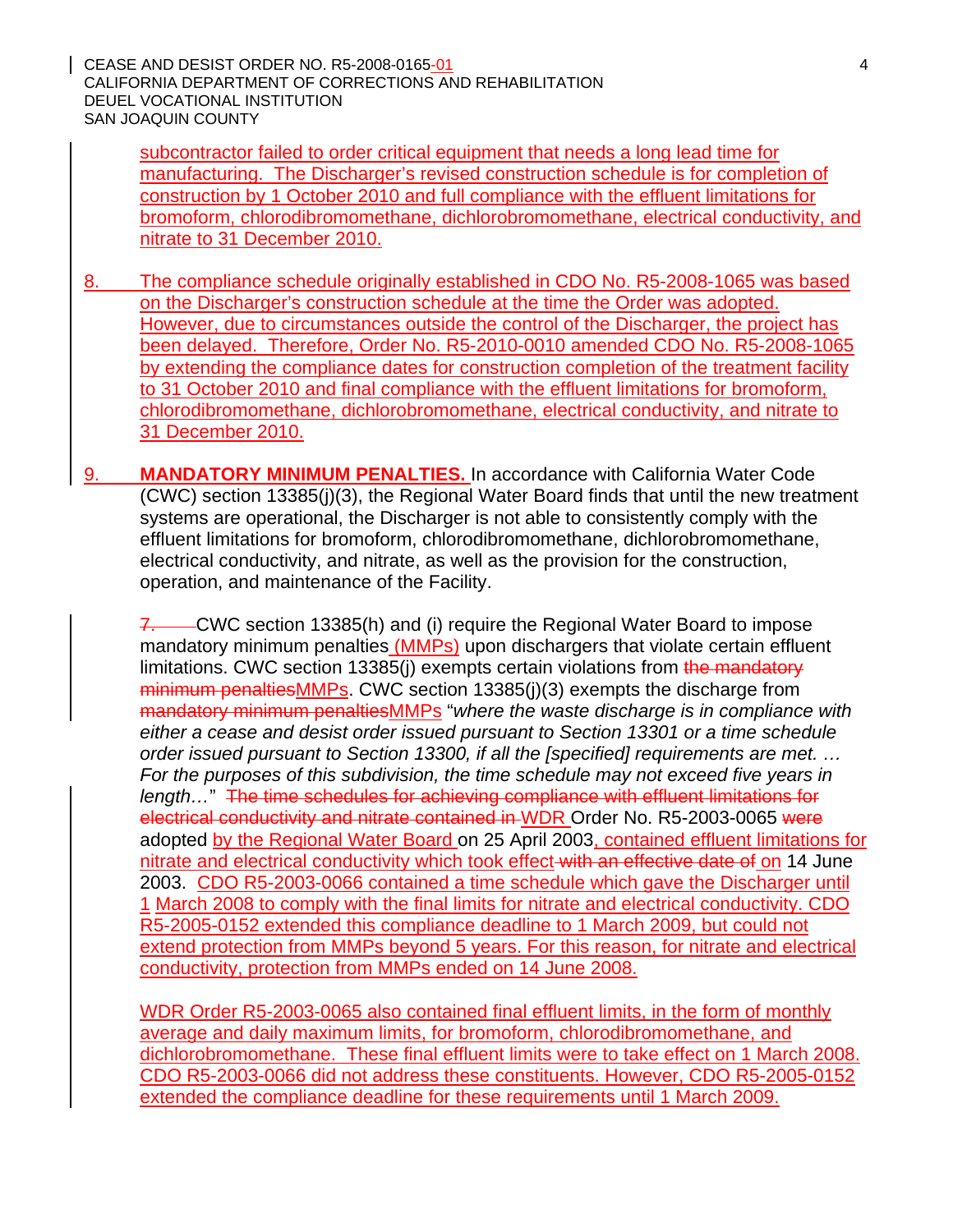CEASE AND DESIST ORDER NO. R5-2008-0165-01 5 AND THE SERIES OF A STRING STRING STRING STRING STRING STRING STRING STRING STRING STRING STRING STRING STRING STRING STRING STRING STRING STRING STRING STRING STRING STRING STR CALIFORNIA DEPARTMENT OF CORRECTIONS AND REHABILITATION DEUEL VOCATIONAL INSTITUTION SAN JOAQUIN COUNTY

On 24 October 2008, the Regional Water Board adopted WDRs Order R5-2008-0164, which rescinded WDRs Order R5-2003-0065 and contained new daily maximum limits for bromoform, chlorodibromomethane, and dichlorobromomethane. On the same day, the Regional Water Board issued CDO R5-2008-0165, which provided protection from MMPs for these constituents, and contained a time schedule to achieve final compliance with the effluent limits by 31 December 2008.

By statute, CDO protection from MMPs cannot last longer than 5 years. CDO protection for the monthly averages for bromoform, chlorodibromomethane, and dichlorobromomethane (which were unchanged by WDRs Order R5-2008-0164) began on 1 March 2008 and may last through 1 March 2013. Because WDR Order R5-2008-0164, which was adopted by the Regional Water Board on 24 October 2008, contained more stringent regulatory requirements for the daily maximum limits for bromoform, chlorodibromomethane, and dichlorobromomethane, and because new control measures, which could not be implemented within 30 days of the issuance of the Order, must be implemented to comply with these limits, a CDO may be issued by the Regional Water Board providing protection from MMPs through 24 October 2013. Notwithstanding compliance schedules set forth in this Order, in accordance with the provisions of CWC section 13385(j), if the Discharger violates the effluent limitations in Order R5-2008-0164 for electrical conductivity or nitrate the Discharger may be subject to penalties set forth in section 13385(i) of the California Water Code.

8. CWC section 13385(j)(3) requires the preparation and implementation of a pollution prevention plan (PPP) pursuant to section 13263.3 of the CWC. Provision H.7 of Order No. R5-2003-0065 required the Discharger to submit a PPP for bromoform, chlorodibromomethane, and dichlorobromomethane. CDO No. R5-2003-0066 required the Discharger to submit a PPP for electrical conductivity. This Order requires the Discharger to update and implement the existing PPPs for these parameters.

- 9.10. This Order includes interim requirements and dates for their achievement. The time schedules do not exceed 5 years.
- 11. 40. The compliance time schedule in this Order includes interim effluent limitations for bromoform, chlorodibromomethane, dichlorobromomethane, electrical conductivity, and nitrate. Interim effluent limitations typically consist of a maximum daily effluent concentration derived using sample data provided by the Discharger. In developing the interim limitations, where there are 10 sampling data points or more, sampling and laboratory variability is accounted for by establishing interim limits that are based on normally distributed data where 99.9% of the data points will lie within 3.3 standard deviations of the mean (*Basic Statistical Methods for Engineers and Scientists, Kennedy and Neville, Harper and Row*). When there are less than 10 sampling data points available, the *Technical Support Document for Water Quality-Based Toxics Control* ((EPA/505/2-90-001), TSD) recommends a coefficient of variation of 0.6 be utilized as representative of wastewater effluent sampling. The TSD recognizes that a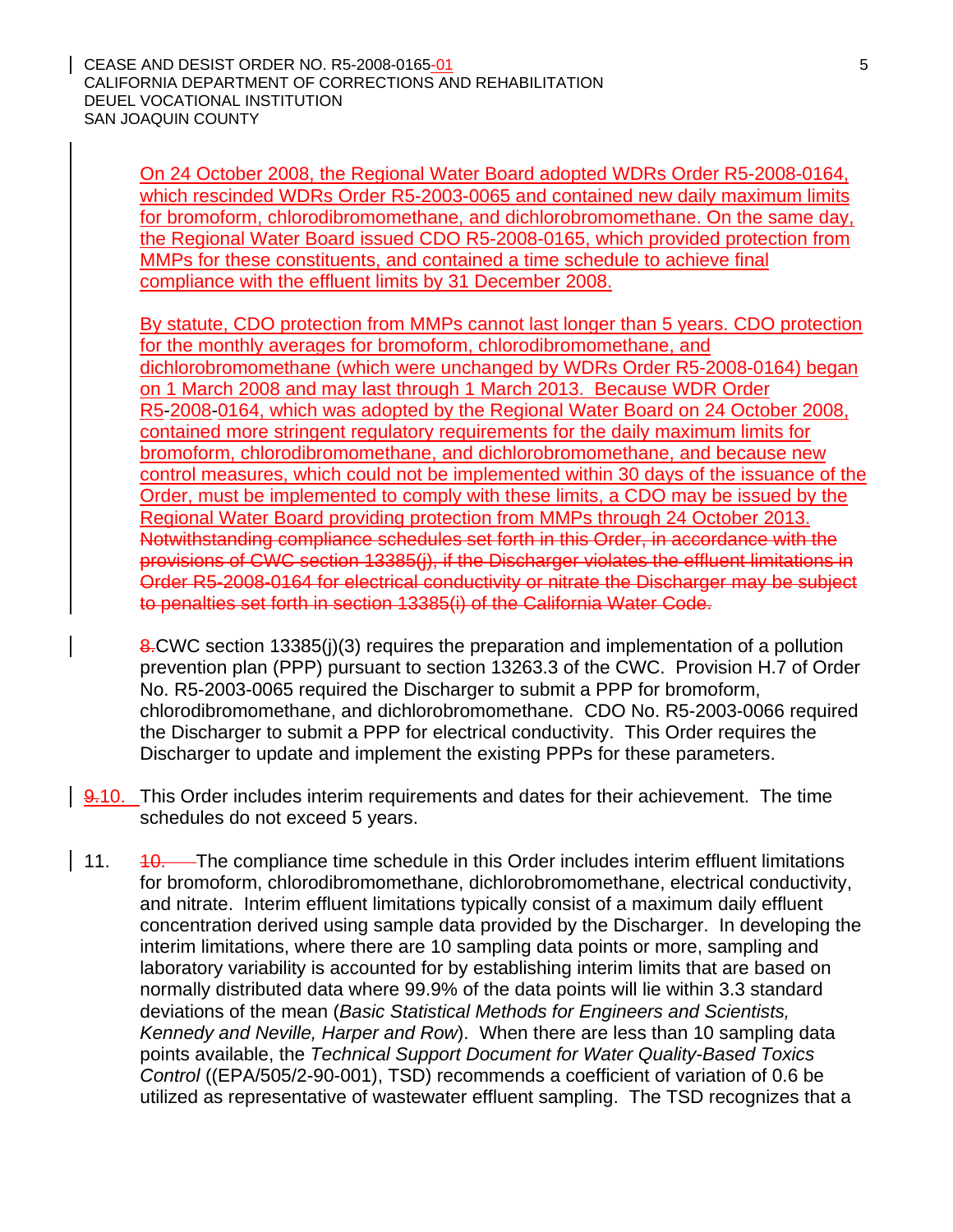minimum of 10 data points is necessary to conduct a valid statistical analysis. The multipliers contained in Table 5-2 of the TSD are used to determine a maximum daily limitation based on a long-term average objective. In this case, the long-term average objective is to maintain, at a minimum, the current plant performance level. Thus, when there are less than 10 sampling points for a constituent, interim limitations are based on 3.11 times the maximum observed effluent concentrations to obtain the daily maximum interim limitation (TSD, Table 5-2). Because the maximum effluent concentrations for bromoform, chlorodibromomethane, dichlorobromomethane, electrical conductivity, and nitrate were greater than the statistically calculated effluent limitations, interim limitations were established at the maximum effluent concentration. The interim limitations for total coliform organisms are established at the interim levels required in Order No. R5-2003-0065.

- 12. 11. The Regional Water Board finds that the Discharger can undertake source control and treatment plant measures to maintain compliance with the interim limitations included in this Order. Interim limitations are established when compliance with the final effluent limitations cannot be achieved by the existing discharge. Discharge of constituents in concentrations in excess of the final effluent limitations, but in compliance with the interim effluent limitations, can significantly degrade water quality and adversely affect the beneficial uses of the receiving stream on a long-term basis. The interim limitations, however, establish an enforceable ceiling concentration until compliance with the effluent limitation can be achieved.
- 13. 12. Section 13301 of the CWC states in part "*When a regional board finds that a discharge of waste is taking place or threatening to take place in violation of requirements or discharge prohibitions prescribed by the regional board or the state board, the board may issue an order to cease and desist and direct that those persons not complying with the requirements or discharge prohibitions (a) comply forthwith, (b) comply in accordance with a time schedule set by the board, or (c) in the event of a threatened violation, take appropriate remedial or preventative action. In the event of an existing or threatened violation of waste discharge requirements in the operation of a community sewer system, cease and desist orders may restrict or prohibit the volume, type, or concentration of waste that might be added to such system by dischargers who did not discharge into the system prior to the issuance of the cease and desist order. Cease and desist orders may be issued directly by a board, after notice and hearing, or in accordance with the procedure set forth in Section 13302.*"
- 14. 43. The issuance of this Order is not a "project" as defined by the California Environmental Quality Act (Public Resources Code, Section 21000, *et seq*.) (CEQA), and does not have the potential to cause a significant adverse impact on the environment (Title 14 CCR section 15061(b)(3)). This Order enforces preexisting requirements to improve the quality of ongoing discharges that are part of the CEQA "baseline"; and includes interim effluent limitations to ensure that discharges do not increase above the CEQA baseline. Any measures to meet effluent limitations are the result of WDRs Order No. R5-2003-0065 and not this Order. Even assuming the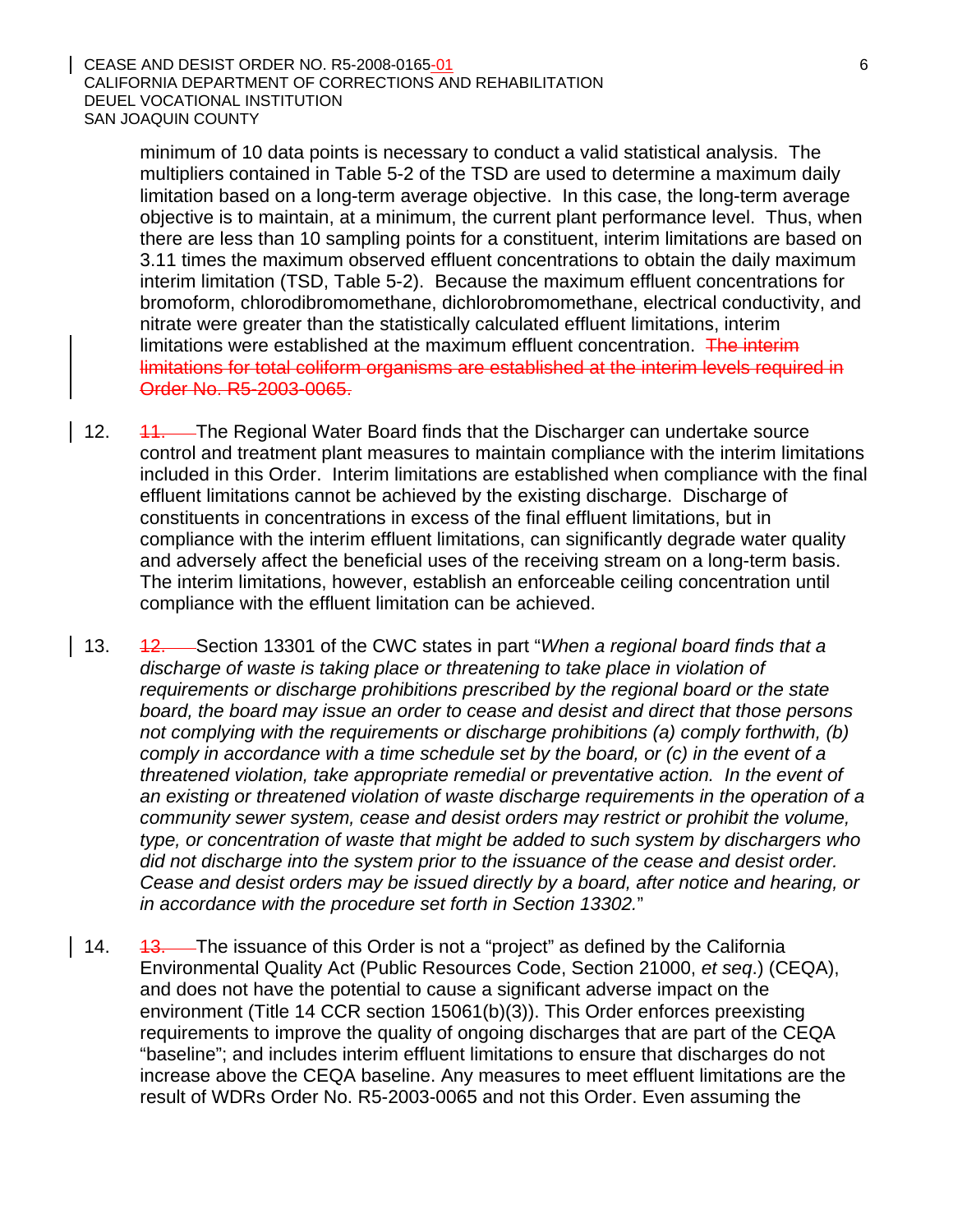CEASE AND DESIST ORDER NO. R5-2008-0165-01 7 CALIFORNIA DEPARTMENT OF CORRECTIONS AND REHABILITATION DEUEL VOCATIONAL INSTITUTION SAN JOAQUIN COUNTY

issuance of this Order is a "project" within the meaning of CEQA, issuance of this Order is exempt from the provisions of in accordance with Water Code Section 13389, which exempts the adoption or modification of a NPDES Permit for an existing source. This Order only serves to implement a NPDES permit and is therefore exempt under Section 13389. The issuance of this Order is also exempt under Section 15321(a)(2), Title 14, California Code of Regulations (CCR).

- 15. 14. On **24 October 2008**, in Sacramento, California, after due notice to the Discharger and all other affected persons, the Regional Water Board conducted a public hearing at which evidence was received to consider a Cease and Desist Order under CWC section 13301 to establish a time schedule to achieve compliance with waste discharge requirements.
- 16. 45. Any person adversely affected by this action of the Regional Water Board may petition the State Water Resources Control Board to review this action. The petition must be received by the State Water Resources Control Board, Office of the Chief Counsel, P.O. Box 100, Sacramento, CA 95812-0100, within 30 days of the date on which this action was taken. Copies of the law and regulations applicable to filing petitions will be provided upon request.

**IT IS HEREBY ORDERED THAT** Cease and Desist Order No. R5-2005-0152 is rescinded, and, pursuant to CWC Section 13301:

1. The Discharger shall comply with the following time schedule to ensure compliance with the effluent limitations for bromoform, chlorodibromomethane, dichlorobromomethane, electrical conductivity, and nitrate and the provision for the construction, operation, and maintenance of the Facility as described in Finding 5 above:

| Task |                                                                                                                                                                                                                                                                                                                          | <b>Compliance Date</b>                  |
|------|--------------------------------------------------------------------------------------------------------------------------------------------------------------------------------------------------------------------------------------------------------------------------------------------------------------------------|-----------------------------------------|
| a.   | Update and implement Pollution Prevention Plan as specified in CWC Section<br>13263.3 for bromoform, chlorodibromomethane, dichlorobromomethane, and<br>electrical conductivity.                                                                                                                                         | 12 December 2008                        |
|      | b. Complete construction of treatment facilities to comply with the effluent<br>limitations for bromoform, chlorodibromomethane, dichlorobromomethane,<br>electrical conductivity, and nitrate contained at sections IV.A.1.a and IV.A.1.f<br>and the provision contained at section VI.C.4.a of Order No. R5-2008-0164. | 1 October 201009                        |
| C.   | Final compliance with the effluent limitations for bromoform,<br>chlorodibromomethane, dichlorobromomethane, electrical conductivity, and<br>nitrate contained at sections IV.A.1.a and IV.A.1.f and the provision contained<br>at section VI.C.4.a of Order No. R5-2008-0164.                                           | 31 December 201009                      |
| d.   | Submit Progress Reports <sup>1</sup> .                                                                                                                                                                                                                                                                                   | 1 January 2009, and<br>1 July 2009, and |
|      | The pregress reports shall detail what stape have been implemented towards sobjeving compliance with worte dischar                                                                                                                                                                                                       | 1 July 2010                             |

The progress reports shall detail what steps have been implemented towards achieving compliance with waste discharge requirements, including studies, construction progress, evaluation of measures implemented, and recommendations for additional measures as necessary to achieve full compliance by the final date.